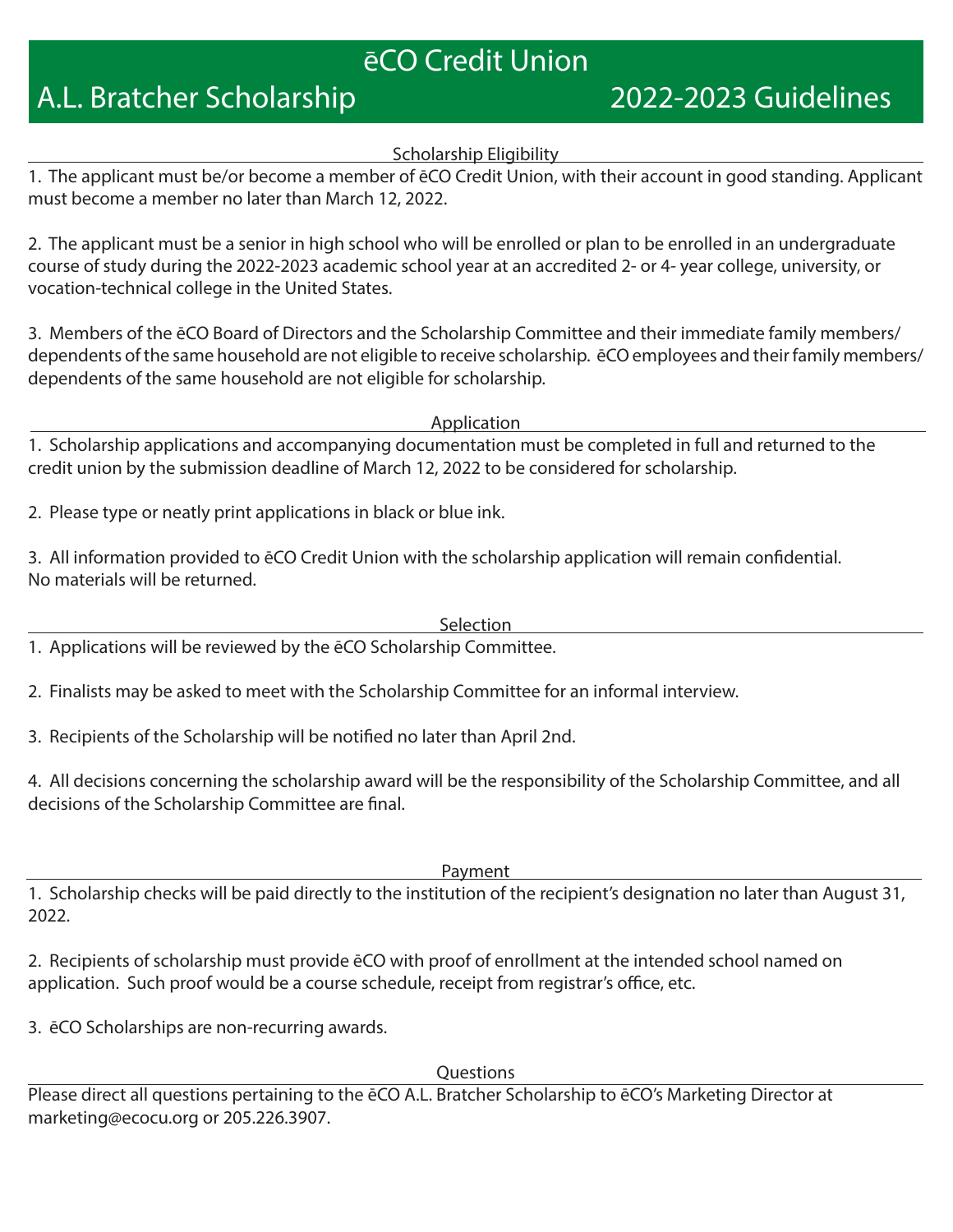# eCO Credit Union

# A.L. Bratcher Scholarship 2022-2023 Application

| <b>Applicant Information</b>                                                                           |                                                                                          |                                                                                   |  |
|--------------------------------------------------------------------------------------------------------|------------------------------------------------------------------------------------------|-----------------------------------------------------------------------------------|--|
|                                                                                                        |                                                                                          |                                                                                   |  |
|                                                                                                        |                                                                                          |                                                                                   |  |
|                                                                                                        |                                                                                          |                                                                                   |  |
|                                                                                                        |                                                                                          |                                                                                   |  |
|                                                                                                        |                                                                                          |                                                                                   |  |
|                                                                                                        | Academic Information                                                                     |                                                                                   |  |
|                                                                                                        |                                                                                          |                                                                                   |  |
|                                                                                                        |                                                                                          | ,我们也不能在这里的时候,我们也不能在这里的时候,我们也不能会在这里的时候,我们也不能会在这里的时候,我们也不能会在这里的时候,我们也不能会在这里的时候,我们也不 |  |
|                                                                                                        |                                                                                          |                                                                                   |  |
| (Please include a copy of your most recent official high school transcript with application.)          |                                                                                          |                                                                                   |  |
| Name of College, University, or Vocational-Technical College you plan to attend and its location:      |                                                                                          |                                                                                   |  |
| Areas of Intended Study:                                                                               |                                                                                          |                                                                                   |  |
|                                                                                                        | <b>Extracurricular Information</b><br>(You may attach an additional sheet if necessary.) |                                                                                   |  |
| List all high school clubs, activities, sports in which you participated.                              |                                                                                          |                                                                                   |  |
| Name of Activity                                                                                       | # Years                                                                                  | Offices Held, Honors, Awards, Etc.                                                |  |
|                                                                                                        |                                                                                          |                                                                                   |  |
| List all volunteer, community service, or philanthropic activities in which your participated.         |                                                                                          |                                                                                   |  |
| Name of Activity                                                                                       | # Years                                                                                  | Description                                                                       |  |
|                                                                                                        |                                                                                          |                                                                                   |  |
| List any other extracurricular activities: church, social group, jobs held, etc. while in high school. |                                                                                          |                                                                                   |  |
| Name of Activity                                                                                       | # Years                                                                                  | Description                                                                       |  |
|                                                                                                        |                                                                                          |                                                                                   |  |
|                                                                                                        |                                                                                          |                                                                                   |  |